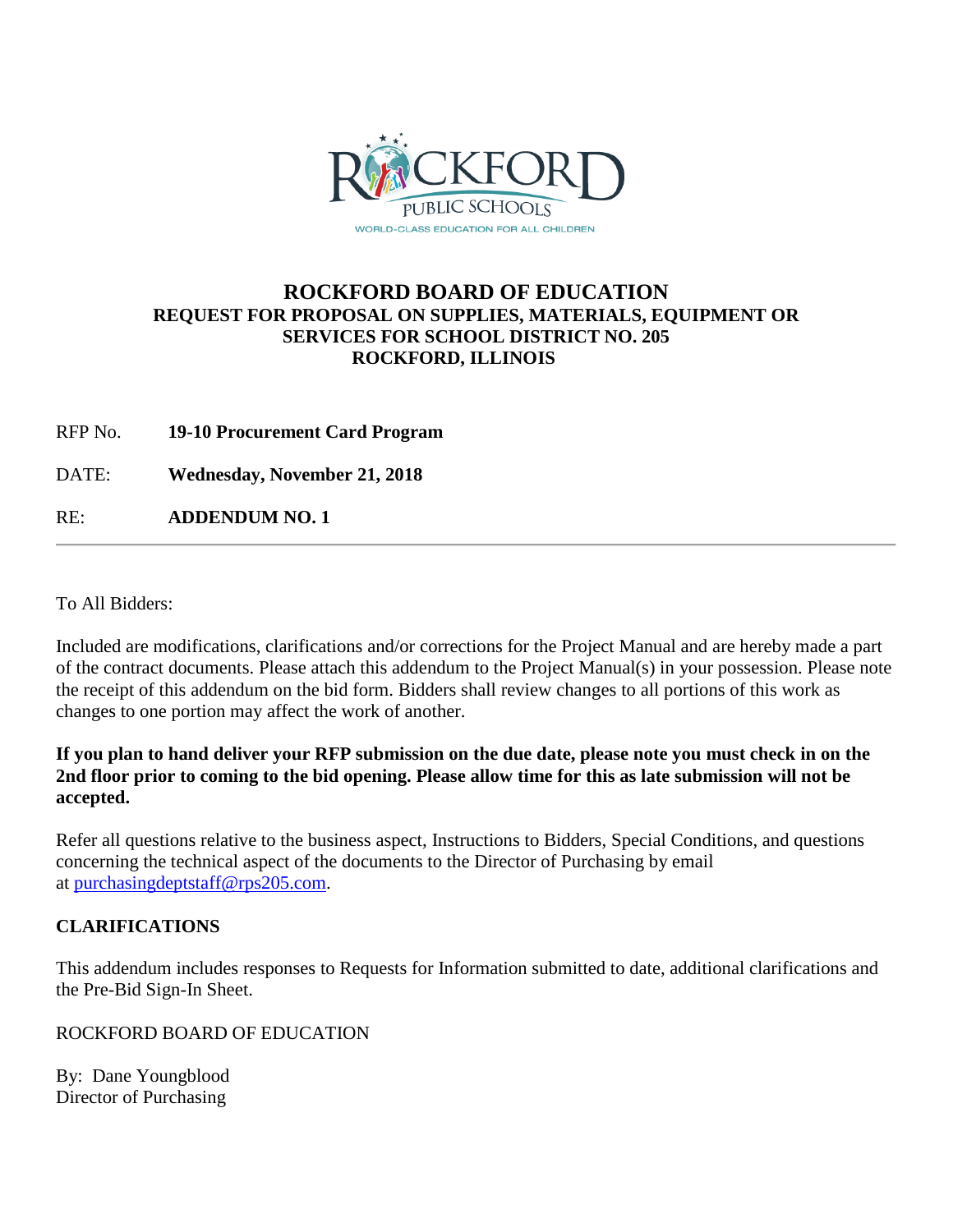### **CLARIFICATIONS**

The following questions were submitted to the District as of November 21, 2018. Responses follow in blue.

1. Will RPS share its list of suppliers paid today (supplier list to include those paid by check, ACH, wire and credit card). Spreadsheet to include supplier name, the annual amount paid to each supplier and the payment method for each.

The District will not be compiling and providing a list of current suppliers.

2. Are there any pain points with your current program  $\&$ /or features you wish were available?

There are not any "pain points" with the current card program.

3. What is the total annual spend of the program (combined both payables and T&E, if applicable)?

The District's total P-card spend for the previous fiscal year was \$309,402. The District is considering merging its current fuel card program into the new P-card program. The total fuel card spend for the previous fiscal year was \$158,022.

4. If the District is considering expanding the number of suppliers to pay more via credit card, what does the District anticipate the annual spend to be estimated at?

The District cannot give an estimate at this time. The District is reviewing and considering expanding the number of cardholders under the program which should increase the annual spend.

5. Do you receive a rebate or earn points? If so, would you be willing to provide the program requirements and the basis points earned from your last rebate period? Is your rebate period annual?

The District does not receive a rebate from the current card provider.

6. Have you reviewed your suppliers with whom you currently pay via other payment methods (Check, ACH or Wire), to identify those that could be paid via card?

The District has not conducted this review.

7. What types of functionality do you use? Online card maintenance, payables, etc.

Functionality used includes online card maintenance, i.e., terminating cardholder accounts, setting up new cardholder accounts, setting credit limits, etc.

8. What type of reporting data would the District like to receive?

The District is interested in receiving a wide range of reporting data such as a daily transaction summary, activity report, cardholder report, spend report, transaction listing report, account statement, detail spend analysis by account, spend analysis by transaction category, spend analysis by merchant, supplier transaction detail report and daily transaction summary, to name a few.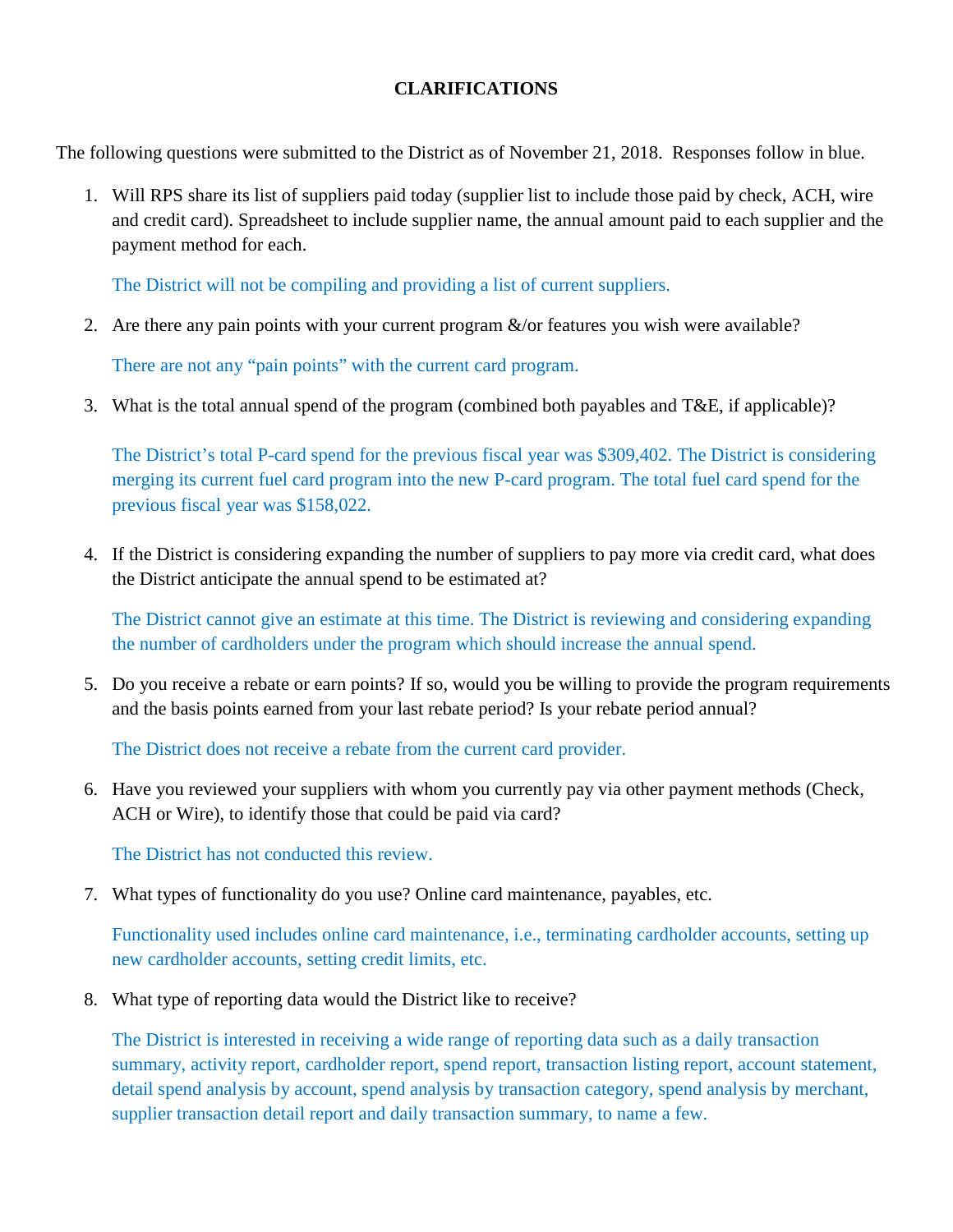9. Is the District using an expense reporting tool?

No, but the District would be interested in doing so.

10. What accounting software does the District use?

PowerSchool Business Plus.

11. If P-Card provider were to have a strategy to pay single use vendors with virtual credit cards would the District consider it?

Yes.

12. Is the Exxon Mobile card used as a Fleet Program?

Yes.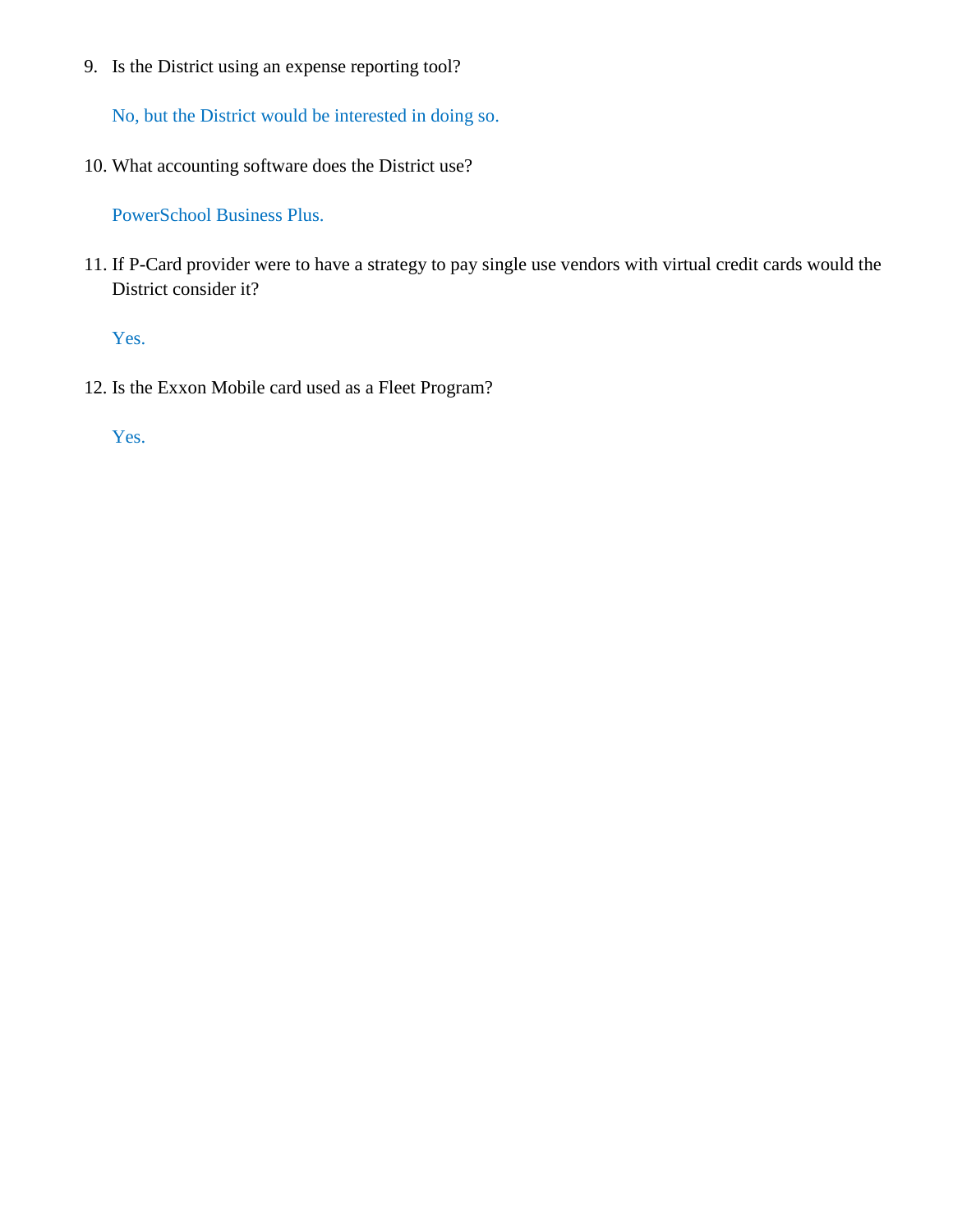### **PRE-BID CONFERENCE OPENING STATEMENT**

Welcome to the mandatory pre-bid conference for RFP 19-10 Procurement Card Program for the **Rockford Public Schools.** 

The purpose of this meeting is to receive input, comments, questions, clarifications and suggested changes relative to this solicitation. As a reminder, the only acceptable changes to the Bid/RFP are formal Addendums published by the RPS Purchasing department. Additionally, the Addendum may address other issues identified by the School District.

The goal of today's meeting is to increase your knowledge of the solicitation as it is written and provide an information mechanism in which you may advise the School District of any changes it should make. Consequently, any changes you wish the Rockford Public Schools to consider must be submitted in writing to the Purchasing department before the deadline as expressed in the solicitation.

We will try to answer as many of the questions as possible. If we cannot answer a question today, we will defer that answer to the published Addendum. Additionally, minutes from this pre-bid conference will be published in the Addendum.

- $\triangleright$  Bid Opening is scheduled for December 4, 2018 at 2:00 pm Rockford Board of Education, 6th floor Conference Room. Late bids will not be accepted. Faxed or emailed bids will not be accepted.
- $\triangleright$  Board Approval January 22, 2019.
- $\triangleright$  Bid RFI Procedures All written correspondence during the bid process MUST be sent to Dane Youngblood, Director of Purchasing, via email at PurchasingDeptStaff@rps205.com. Last RFI will be accepted until November 27, 2018 at 12 pm. Last addendum will be issued by November 29, 2018 at 4:30 pm.
- $\triangleright$  Addendums will be emailed to all attendees at the pre-bid conference, posted on the RPS website and Demand Star.
- $\triangleright$  PLEASE reference the REQUIRED FORMS CHECK LIST for all documents that must be submitted with your bid offer form. All forms must be properly completed, signed and submitted or your bid will be deemed non-responsive.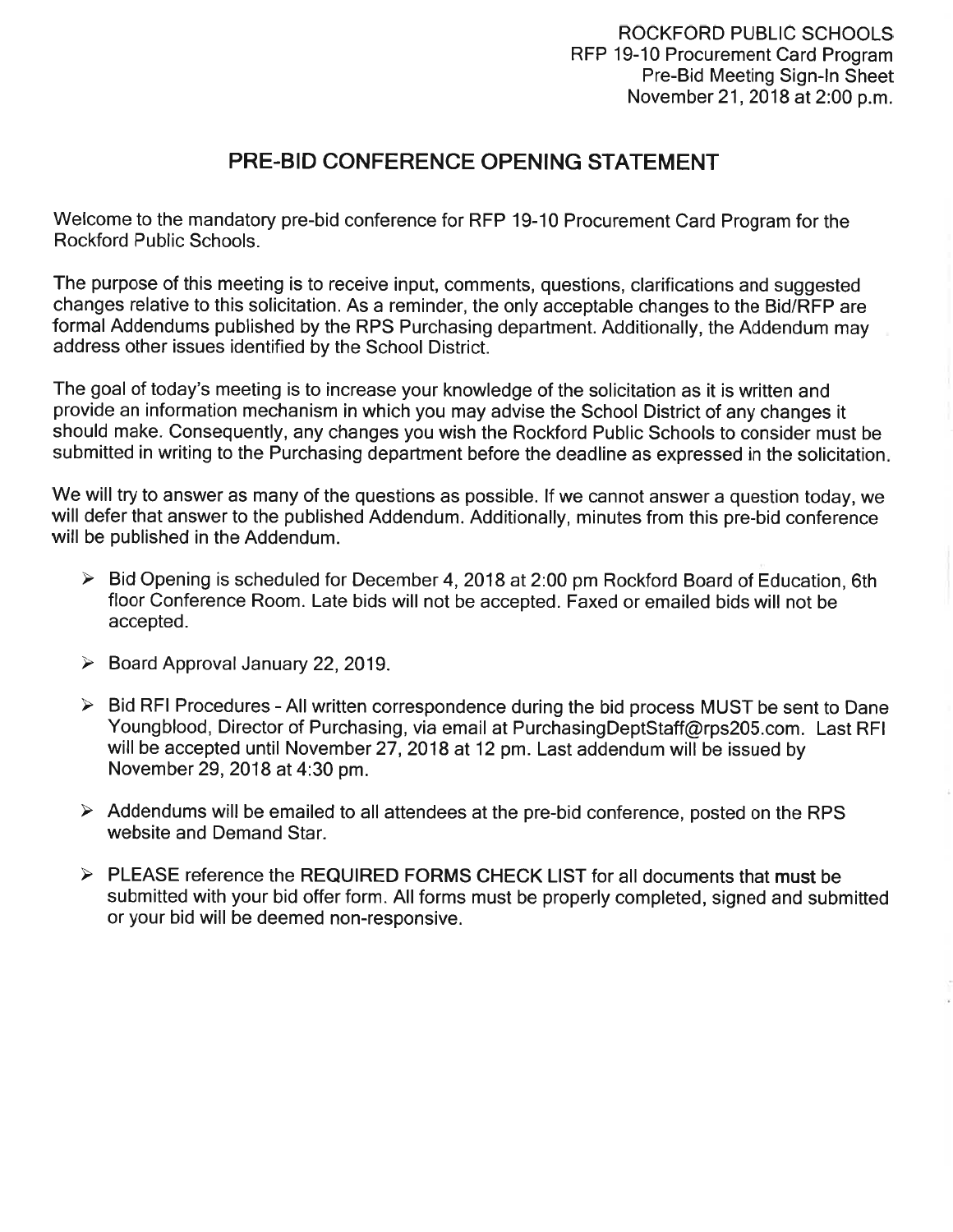ROCKFORD PUBLIC SCHOOLS<br>RFP 19-10 Procurement Card Program<br>Pre-Bid Meeting Sign-In Sheet<br>November 21, 2018 at 2:00 p.m.



### PRE-BID MEETING SIGN-IN SHEET

## RFP 19-10 Procurement Card Program

# PLEASE WRITE EMAIL ADDRESS SO THAT IT IS I FGIBI F IN ORDER TO RECEIVE ADDENDI IM INFORMATION

|                   | )<br>1              |                     |                                                |              |                                          |
|-------------------|---------------------|---------------------|------------------------------------------------|--------------|------------------------------------------|
|                   | <b>Printed Name</b> | <b>Company Name</b> | <b>Company Address</b>                         | Telephone    | E-mail                                   |
|                   | Joseph Howel        | PNC Bank            | 2 N. Fraksin<br>Chizago IL Gobolo              | $-255 - 215$ | Joseph. hound e                          |
| $\mathbf{\Omega}$ | Nick                | PNC BANK            | $Ch(0.6)$ on $D_1$ or $\omega$<br>IN. Franklin |              | $312 - 538.2777$ nicholas.com/15Ppnc.com |
| S                 | KIRSCHNAN           | U.S. BANK           | $R$ uckroeu, 10 61104<br>107 EAST STATEST.     | LICC-136-518 | glenkirschmon@usbankcim                  |
| 4                 |                     | $3-2$               |                                                |              |                                          |
| 5                 |                     | CASE                |                                                |              |                                          |
| $\bullet$         |                     |                     |                                                |              |                                          |
| $\overline{ }$    |                     |                     |                                                |              |                                          |
| $\infty$          |                     |                     |                                                |              |                                          |